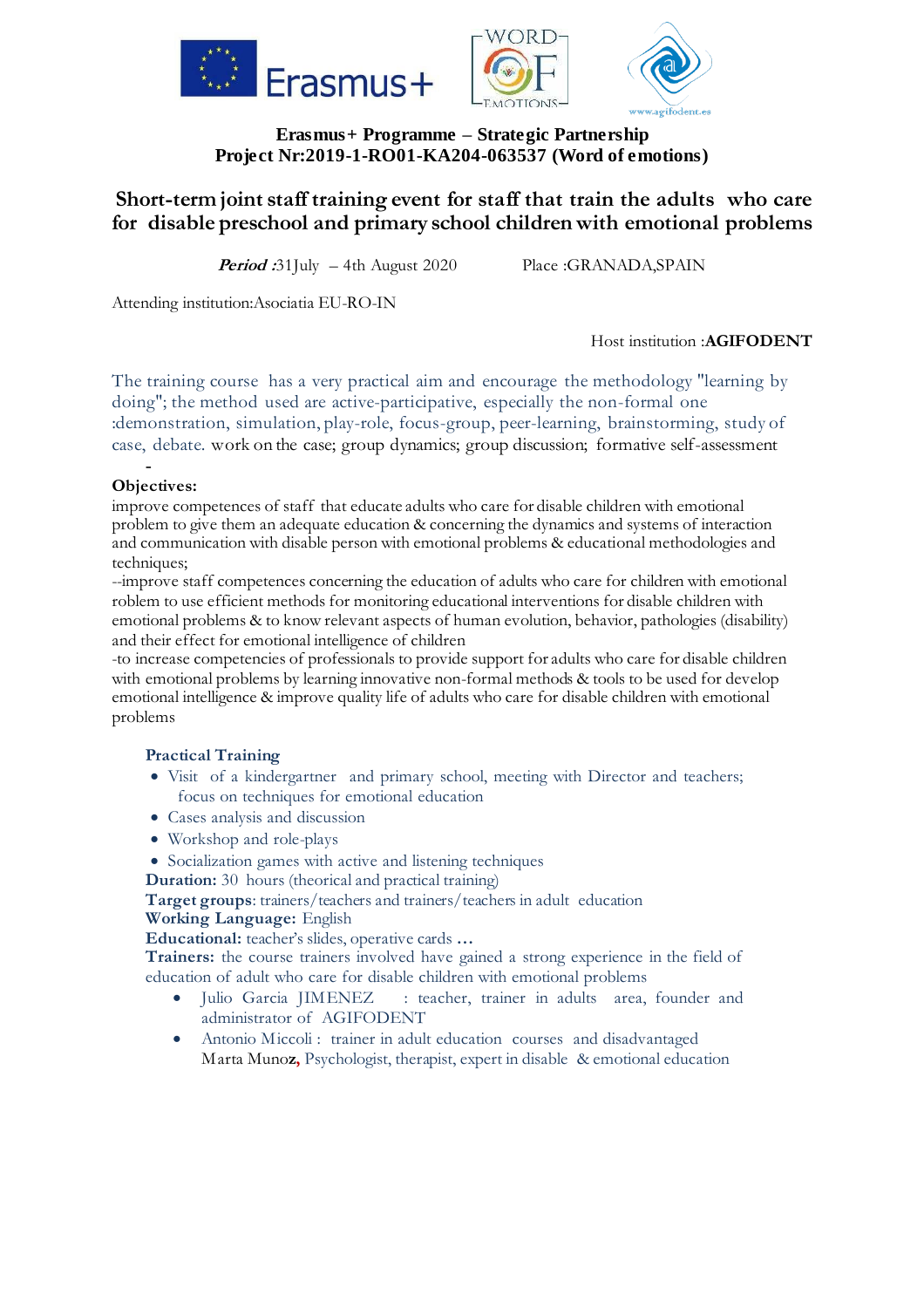



# **Erasmus+ Programme – Strategic Partnership Project Nr:2019-1-RO01-KA204-063537 (Word of emotions)**

|                                   | 08:30-14:00     | Welcome meeting and briefing of activities (Facilatator Julio Garcia<br><b>JIMENEZ</b>                                                                                                                                                                                                                                                                                                                                                                                                                                                                                                                                                                       |
|-----------------------------------|-----------------|--------------------------------------------------------------------------------------------------------------------------------------------------------------------------------------------------------------------------------------------------------------------------------------------------------------------------------------------------------------------------------------------------------------------------------------------------------------------------------------------------------------------------------------------------------------------------------------------------------------------------------------------------------------|
|                                   |                 | Presentation of the course: objectives, contents and methods<br>-Emotional education for disabled -Spanish expertise<br>-Elements of human development and evolution; the development of motor<br>, cognitive, linguistic, social, autonomy skills<br>- How to observe the development of child skills<br>-The observation of skills: tools and techniques (evolutionary boards, check-<br>lists).<br>-Disability and learning- Learning processes. Explanatory models. The<br>learning setting                                                                                                                                                              |
| 31 July<br>2020                   | $14:30 - 15:30$ | LUNCH BREAK                                                                                                                                                                                                                                                                                                                                                                                                                                                                                                                                                                                                                                                  |
|                                   |                 |                                                                                                                                                                                                                                                                                                                                                                                                                                                                                                                                                                                                                                                              |
|                                   | $16.30 - 17:00$ | Granada Visit; Visiting local sites and attractions and key places.                                                                                                                                                                                                                                                                                                                                                                                                                                                                                                                                                                                          |
| 1ST<br>August<br>2020             | 8,00-14:00      | How to teach basic skills: association, discrimination; exploration of space<br>the use of the body and the body scheme, spatial orientation and<br>relationships Topological.<br>How to promote the production and development of language:<br>-receptive language;<br>-productive language;<br>-communication systems for children with severe language difficulties.<br>First steps towards independence:<br>-strategies to reduce hetero determination;<br>-the control to the self-control; Education for staff that train the adults who<br>care for disable preschool & primary school children with emotional<br>problems adults -Spanish expertise. |
|                                   | $14:00 - 15:30$ | <b>LUNCH BREAK</b>                                                                                                                                                                                                                                                                                                                                                                                                                                                                                                                                                                                                                                           |
|                                   | $15:30 - 16:30$ | Visit the "Juan XXIII Cartuja" kindergarten in Granada                                                                                                                                                                                                                                                                                                                                                                                                                                                                                                                                                                                                       |
| 2 <sub>nd</sub><br>August<br>2020 | $08:00 - 14:00$ | The basic abilities of autonomy:<br>-feeding;<br>-personal cleaning;<br>-sphincter control. How to teach the skills of autonomy<br>Socio-affective education:-how to manage the child's anxieties and fears;<br>-how to teach social skills.<br>The management of maladaptive behaviors:<br>-the hyperactive child;<br>-the aggressive child.<br>The game and free time.                                                                                                                                                                                                                                                                                     |